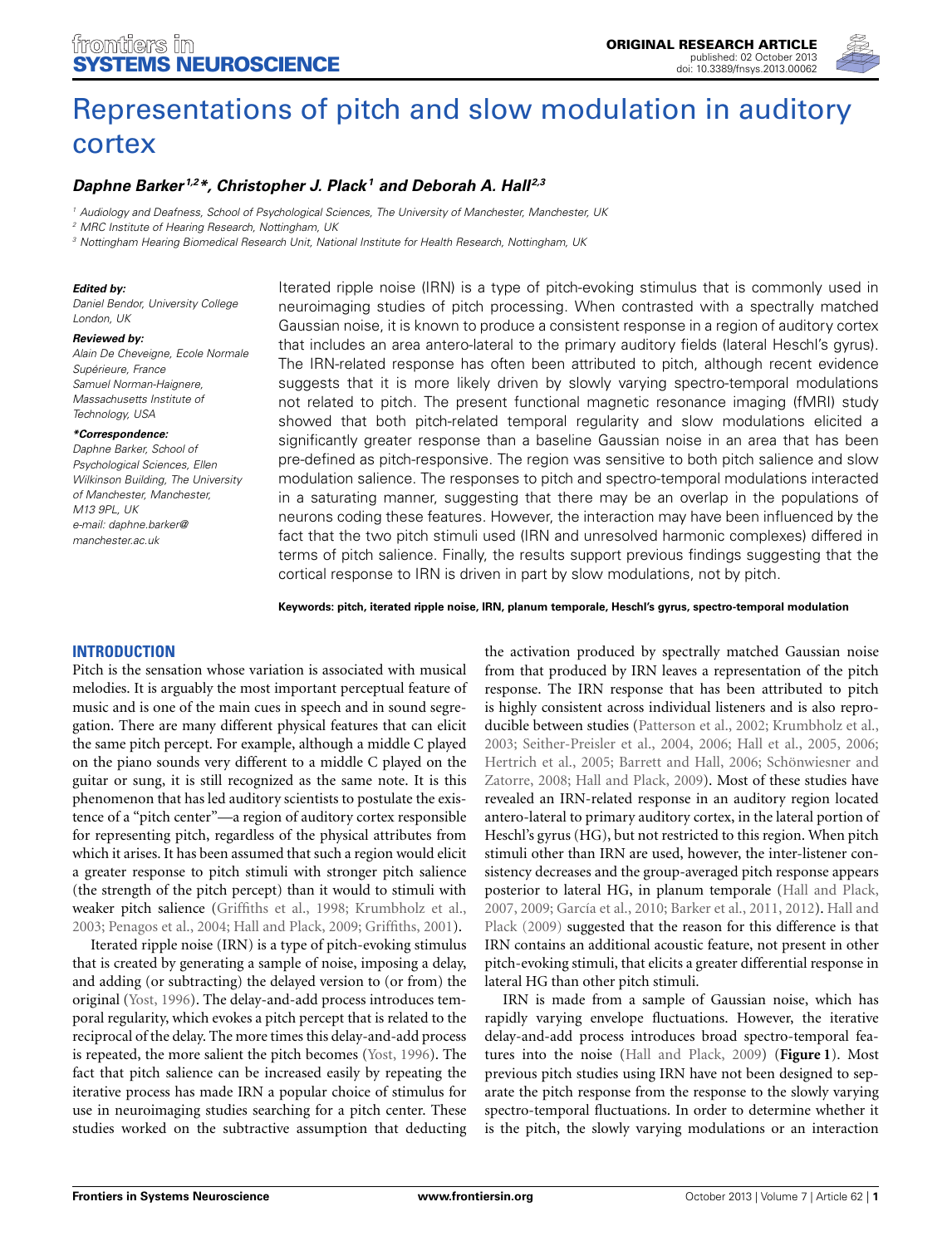

<span id="page-1-0"></span>between the two that drives the IRN-related response, [Barker et al.](#page-8-17) [\(2012\)](#page-8-17) created a new type of stimulus. This novel stimulus consists of IRN that has been processed in a way that removes the temporal fine structure responsible for the pitch percept, whilst leaving the slowly varying spectro-temporal features intact. IRN that is processed in this way is called "no-pitch IRN" (IRNo). Results from psychophysical testing indicate that the perceptual discriminability of IRNo modulations improves with increasing number of iterations, in the same way that pitch discrimination thresholds reduce with increasing iterations for IRN [\(Barker et al.](#page-8-17), [2012](#page-8-17)). This is because the depth of the modulations in IRNo increases with increasing iterations.

Since the strengths of the pitch and modulation percepts appear to covary, the results of studies that have examined the neural response to pitch salience, using IRN as the sole pitchevoking stimulus are potentially confounded by the response to the slowly varying spectro-temporal modulations [\(Griffiths et al.](#page-8-0), [1998](#page-8-0); [Patterson et al.](#page-8-6)[,](#page-8-7) [2002](#page-8-6)[;](#page-8-7) [Krumbholz et al.](#page-8-1)[,](#page-8-7) [2003](#page-8-1)[;](#page-8-7) Seither-Preisler et al., [2004](#page-8-7), [2006;](#page-8-8) [Barrett and Hall](#page-8-12), [2006;](#page-8-12) [Hall et al.](#page-8-10), [2006](#page-8-10); [Schönwiesner and Zatorre](#page-8-13), [2008\)](#page-8-13). In a previous fMRI study, [Barker et al.](#page-8-17) [\(2012\)](#page-8-17) demonstrated that the response to these modulations contributes to the cortical auditory response that authors of previous IRN studies have interpreted as pitch specificity. In that study, IRN produced significant activation when contrasted with Gaussian noise, but did not produce any significant activation when contrasted with IRNo. Barker et al. also found that the high inter-listener consistency (75% in the left hemisphere and 88% in the right) decreased by 37% (to 38%) in the left hemisphere and by 44% (to 44%) in the right when IRNo was used as a control compared to when the control was a Gaussian noise.

In the first fMRI study to dissociate the effects of energy onset and pitch onset, [García et al.](#page-8-15) [\(2010\)](#page-8-15) revealed a non-linear blood oxygenation level dependent (BOLD) response for the addition of one stimulus feature (pitch) to another (energy). The authors suggested that the same neural population was responding to

both stimulus features and the sum of the responses reached a maximum saturating limit. If slow-rate modulations and pitch are processed by the same neural population, it is possible that these two features saturate the neural response so that the addition of one feature has little effect on the response to the other. While [Barker et al.](#page-8-17) [\(2012\)](#page-8-17) found that BOLD responses to IRN and IRNo are broadly similar, suggesting that slow-rate modulations influence the response to IRN, they did not include a stimulus with pitch but without slow modulations, so they were unable to separately manipulate slow modulations and pitch.

The primary motivation for the current study was to quantify the relation between cortical responses to pitch (in general) and to slow-rate spectro-temporal modulations. The research question was examined within a spherical region-of-interest centered anatomically on an *a priori* estimate of the location of the pitch center based on co-ordinates reported in the published literature.

The second research question addressed by the current study concerned the effect of pitch and modulation salience on the BOLD response in the pitch-responsive region. Pitch salience was manipulated in two ways: using IRN with different numbers of iterations and using an unresolved harmonic complex with and without a noise masker. Additionally, IRNo stimuli (with a corresponding number of iterations) were used to determine whether activation increases with increasing modulation depth.

In summary, the main research questions addressed here are:

- I. Are the responses to slowly varying spectro-temporal modulations and to pitch co-located?
- II. Are the generators of the pitch and modulation responses sensitive to differing levels of salience for these features?

# **MATERIALS AND METHODS LISTENERS**

Fourteen listeners (seven males, seven females; age range 22–48 years) with normal hearing ( $\leq$ 20 dB hearing level between 250 Hz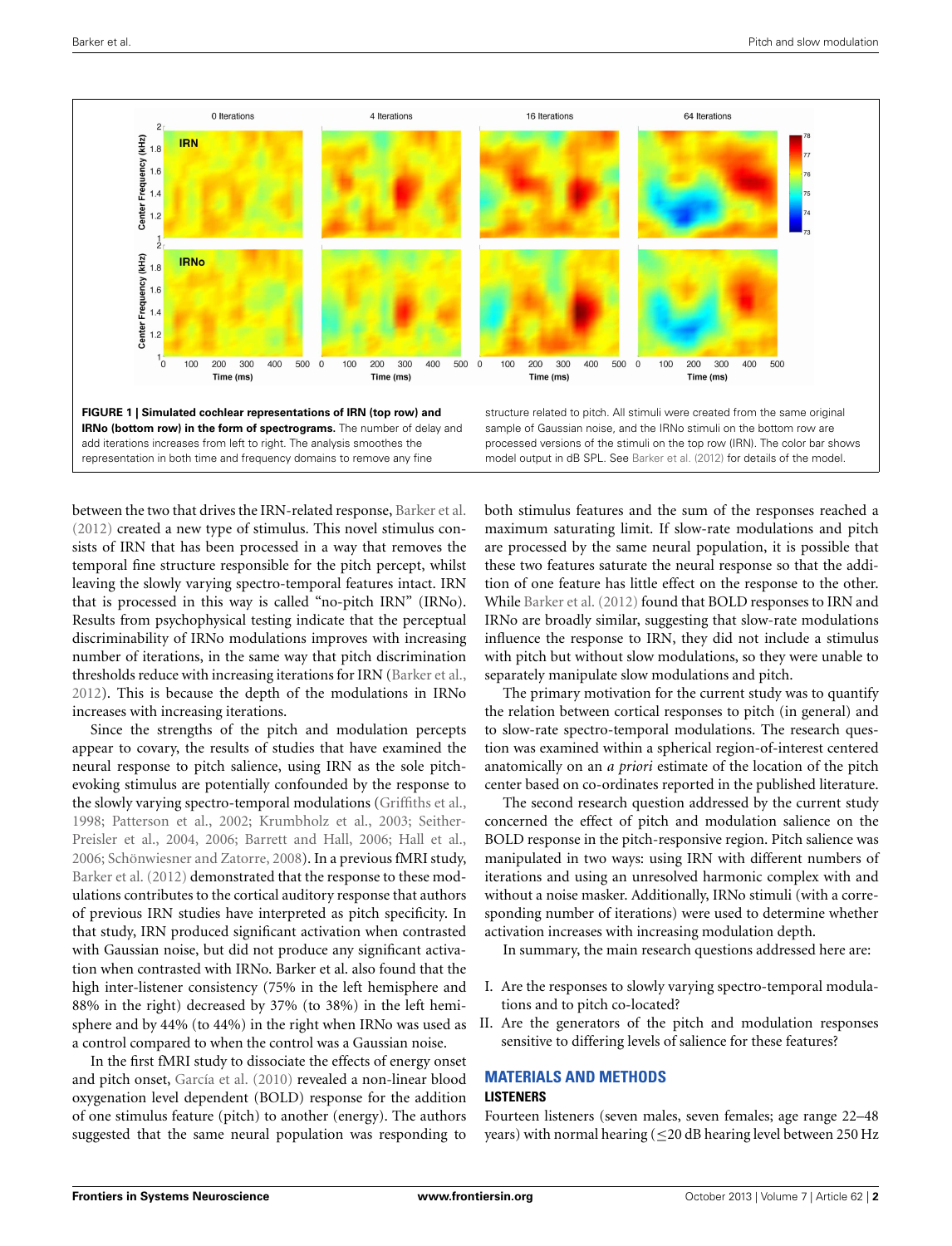and 8 kHz) took part in fMRI testing. All listeners were righthanded (laterality index  $= 50$ , [Oldfield, 1971](#page-8-18)). Seven listeners were musically trained between grade 2 and grade 7 (# 02, 07, 12, 19, 22, 23, and 25) while three others reported informal musical experience (self-taught/ungraded, # 05, 09, and 13). None had a history of any neurological or hearing impairment. Listeners gave written informed consent and the study was approved by the Medical School Research Ethics Committee, University of Nottingham. The scanning session for one of the listeners (# 25) had to be terminated due to a significant region of unilateral local MR signal decay around auditory cortex, possibly due to a shimming artifact which could not be rectified. Another subject (# 19) had to be excluded from the analysis because the fMRI time series failed the subjective quality control; the amount of head motion exceeded 3 mm and 3◦ in at least one plane each, hence there was an absence of reliable sound-related activity.

## **CONDITIONS**

The experimental design comprised 10 stimulus conditions which part crossed the factors pitch, spectro-temporal modulation, and salience. Two types of pitch-evoking stimuli were employed; IRN and unresolved harmonic complex tones (unres). IRN stimuli comprised three levels of pitch salience (4, 16, and 64 iterations—denoted IRN<sub>4</sub>, IRN<sub>16</sub>, and IRN<sub>64</sub>, respectively), while the unres stimuli had two levels of pitch salience (masked and unmasked unres). Another stimulus contained slowly-varying spectro-temporal fluctuations, but did not evoke a pitch percept (IRNo). This stimulus had three levels of fluctuation salience  $(4, 16,$  and 64 iterations—denoted IRNo<sub>4</sub>, IRNo<sub>16</sub>, and IRNo<sub>64</sub>, respectively). The design also included two control conditions. The first was a Gaussian noise (noise) and the second was a Gaussian noise that had been processed in the same way as the IRNo stimuli (processed noise).

# **STIMULI**

All of the stimuli were matched in their average spectrum (both in spectral range and spectral density) but differed in whether they had a temporal pitch structure or slow spectro-temporal modulations. All IRN and unres stimuli evoked a pitch corresponding to a 100-Hz tone. For the unres conditions, the fundamental frequency (f0) was 100 Hz. Harmonics were added in cosine phase, and the stimuli were bandpass-filtered between 1 and 2 kHz to remove low-numbered harmonics that are resolved (i.e., separated out) by the peripheral auditory system. As in previous studies (e.g., [Hall and Plack, 2009](#page-8-3)) the removal of resolved harmonics was necessary to eliminate tonotopic differences between the pitch stimuli and the control noise, that could have caused differences in activation driven by processes unrelated to pitch. For the unmasked unres condition, the level of each harmonic was 72 dB SPL, chosen so that the gross spectral density (and overall level) of all the stimuli was the same. To make the low-pitchsalience (masked) unres, a bandpass-filtered (1–2 kHz) Gaussian noise masker was added to the unres complex so that the level of the complex tone equaled the level of the masking noise (0 dB signal-to-noise ratio). The level of each harmonic for the masked unres condition was 69 dB SPL, and the spectrum level of the added noise masker was 49 dB SPL, again chosen so that the

gross spectral density (and overall level) of all the stimuli was the same. The addition of a noise masker in the spectral region of the unmasked unres reduces the pitch salience. A pilot psychophysical study using nine listeners revealed that f0 discrimination thresholds for masked unres were on average 11% higher than for unmasked unres.

IRN stimuli were generated by a delay-and-add process performed on a Gaussian noise. A delay of 10 ms was imposed before adding the delayed noise back to the original sample. The delayand-add process was repeated 4, 16 or 64 times to generate the three IRN conditions, and each stimulus was adjusted to a spectrum level of 52 dB SPL. The IRN was bandpass filtered (1–2 kHz) to remove the resolved harmonics.

To create IRNo, a conventional IRN stimulus was generated as above. The IRN was sampled using a rectangular window with a 10-ms duration. A fast Fourier transform (FFT) was used to generate the magnitude and phase spectra of the sample, and the phase of the components was randomized. An inverse FFT was then used to regenerate the time representation. The sampling window was advanced by half of the IRN delay (5 ms) and the process repeated. The processed samples were overlapped and added (preserving the start-times of the samples), and adjusted to a spectrum level of 52 dB SPL. The phase randomization process removes any correlation in the fine structure between samples, obliterating the harmonic structure and the pitch cue. However, the slowly varying broad spectral features are preserved. These fluctuations are visible in the spectrogram representation of IRN when it is smoothed in both time and frequency domains to remove any fine structure (**[Figure 1](#page-1-0)**). The process was repeated using the IRN<sub>4</sub>, IRN<sub>16</sub>, and IRN<sub>64</sub> conditions to generate the three IRNo conditions. All experimental stimuli included a noise masker, low-pass filtered at 1 kHz and with a spectrum level of 52 dB SPL, to mask cochlear distortion products.

The noise control had a 52 dB SPL spectrum level and was lowpass filtered at 2 kHz. The processed noise control was generated in the same way as the IRNo, but was otherwise identical to the noise control. The processed noise was perceptually identical to the Gaussian noise but was included to control for any unforeseen effects of processing. All stimuli were matched in bandwidth (0–2 kHz) and spectral density, and hence overall energy (85 dB SPL). Every experimental and control stimulus was gated to produce a time waveform with a 580-ms steady state and 10-ms linear-intensity ramps.

The energy onset response is an effect that dominates responses in the auditory cortex to repeated bursts of sounds, so that sensitivity to pitch is reduced [\(Krumbholz et al.](#page-8-1), [2003;](#page-8-1) [Seither-Preisler et al.](#page-8-7), [2004](#page-8-7); [García et al.](#page-8-15), [2010](#page-8-15)). To improve sensitivity to the features of interest, we employed a "continuous stimulation" paradigm in which experimental sounds were interspersed by short bursts of noise. In the MR scanner, stimulus conditions each comprised a 15.19-s alternating sequence of 600-ms experimental sounds each separated by 250 ms Gaussian noise (durations included onset and offset ramps) with the same overall spectrum (0–2 kHz) and sound level as the experimental sounds. The 10-ms ramps of the two sounds in each sequence were overlapped at the 3 dB downpoint (at 5 ms); there were 18 presentations of each sound, 19 presentations of each noise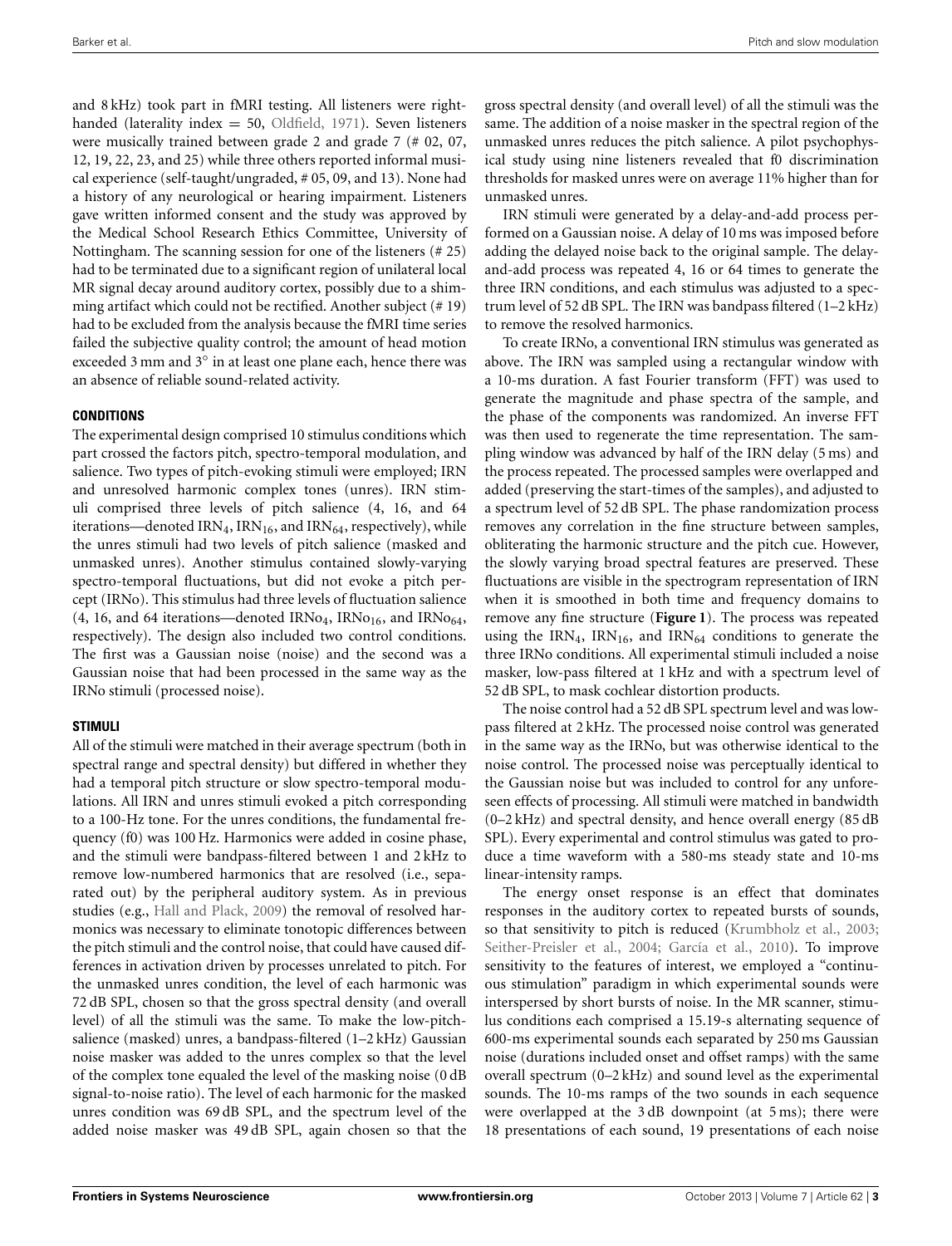and the remaining 5-ms ramps at the beginning and end of the sequence (**[Figure 2](#page-3-0)**). Sound files of all stimuli have been included as supplementary material.

# **fMRI PROTOCOL**

Scanning was performed on a Philips 3 Tesla Intera Achieva using an 8-channel SENSE receiver head coil. A *T1*-weighted highresolution (1 mm<sup>3</sup>) anatomical image (*matrix size* =  $256 \times 256$ , 160 sagittal slices,  $TR = 8.2$  s,  $TE = 3.6$  ms) was collected for each subject. The anatomical scan was used to position the functional scan centrally on HG, and care was taken to include the entire superior temporal gyrus and to exclude the eyes. Functional scanning used a *T*2∗-weighted echo-planar sequence with a voxel size of 3 mm<sup>3</sup> (*matrix size* =  $64 \times 64$ , 32 oblique-axial slices,  $TE =$ 36 ms). Sparse imaging with a *TR* of 8188 ms and a clustered acqu[isition time of 1990 ms was used](#page-8-20) [\(Edmister et al.](#page-8-19)[,](#page-8-20) [1999](#page-8-19)[;](#page-8-20) Hall et al., [1999\)](#page-8-20). The beginning of every odd-numbered scan triggered the onset of a stimulus condition, with the even-numbered scans occurring midway through the stimulus and a short pause before the start of the next stimulus. A SENSE factor of 2 was applied to reduce image distortions and a SofTone factor of 2 was used to reduce the background scanner noise level by 9 dB. Functional data was acquired over four runs of 98 scans each. Each sound condition had a total of 32 scans, with 34 scans for the silent baseline. Listeners were requested to listen attentively to the sounds, but were not required to perform any task. A custom-built MR compatible system delivered distortion-free sound using high-quality electrostatic headphones (Sennheiser HE60 with high-voltage amplifier HEV70) with passive noise attenuation. An active noise control (ANC) device [\(Hall et al.](#page-8-21), [2009](#page-8-21)) was used to reduce the overall acoustical scanner noise by a further 14 dB. Eight scans were appended to the beginning of the run in order to initialize the noise cancelling device. These scans were excluded from the analysis.

# **DATA ANALYSIS**

Images were analyzed separately for each listener using statistical parametric mapping (SPM5, [http://www](http://www.fil.ion.ucl.ac.uk/spm)*.*fil*.*ion*.*ucl*.*ac*.*uk/spm). Preprocessing steps included realignment to correct for subject motion, normalization of individual scans to a standard image template, and smoothing with a Gaussian filter of 8 mm full width at half maximum (FWHM). The realignment process generated estimates of the scan-to-scan movement for three translations (x, y, and z planes) and three rotations (roll, pitch, and yaw). These were included as variables in the individual design specification

<span id="page-3-0"></span>

in addition to the 10 sound conditions and the four scanning runs. The silent baseline was implicitly modeled in the design. The first-level general linear model assessed the variables of interest with respect to the scan-to-scan variability. A high-pass filter cutoff of 420 s was used to remove low frequency confounds. The resulting model estimated the fit of the design matrix (X) to the data (Y) in each voxel in order to provide β-values (the contribution of a single regressor to the overall fMRI signal). Separate statistical contrasts for each sound condition were specified relative to the silent baseline. To investigate the differential responses across conditions, a One-Way ANOVA was specified at the second level with all 10 sound contrasts, using the preceding contrast images for each individual as input. We defined the model in this way because it provides maximum flexibility for assessing the different effects of interest. Different combinations of contrast weights were then specified from the variables in the ANOVA to determine differences between factors. Contrast weights for each of the stimulus conditions of interest (pitch and slow modulation) were defined to provide a factorial model where two stimulus conditions contributed to each cell in the matrix. The design is represented schematically in **[Figure 3](#page-3-1)**. It is important to note that the pitch salience of the IRN is not matched to the salience of the unres and so the design is not fully factorial.

Although 14 listeners were scanned, only 12 were included in the analyses (reasons for excluding subjects 19 and 25 were mentioned in the Listeners section above). To improve external validity, our interpretation of the pitch- and modulationrelated activity was informed by a spherical region of interest (ROI) with a radius  $= 10$  mm. This ROI was centered on the average peak co-ordinates that had been derived from four previous pitch studies (**[Table 1](#page-4-0)**) with coordinates *x*-58 *y*-24 *z-*7 in the left hemisphere and *x-*63 *y*-17 *z-*5 in the right. All studies included in the average used normal-hearing participants with no history of neurological disease. Studies using IRN were excluded because of the potential confound with the response to slow modulation and only those studies reporting Montreal Neurological Institute (MNI) coordinates for non-IRN pitch responses could be included. Pitch-related activation within this spherical ROI was interpreted to represent a highly consistent pitch response across studies. This spherical ROI encompassed parts of central and lateral HG and PT. Localization was made with reference to a software toolbox in SPM5 that estimates the cytoarchitectonic subdivisions of HG and assigns probability

<span id="page-3-1"></span>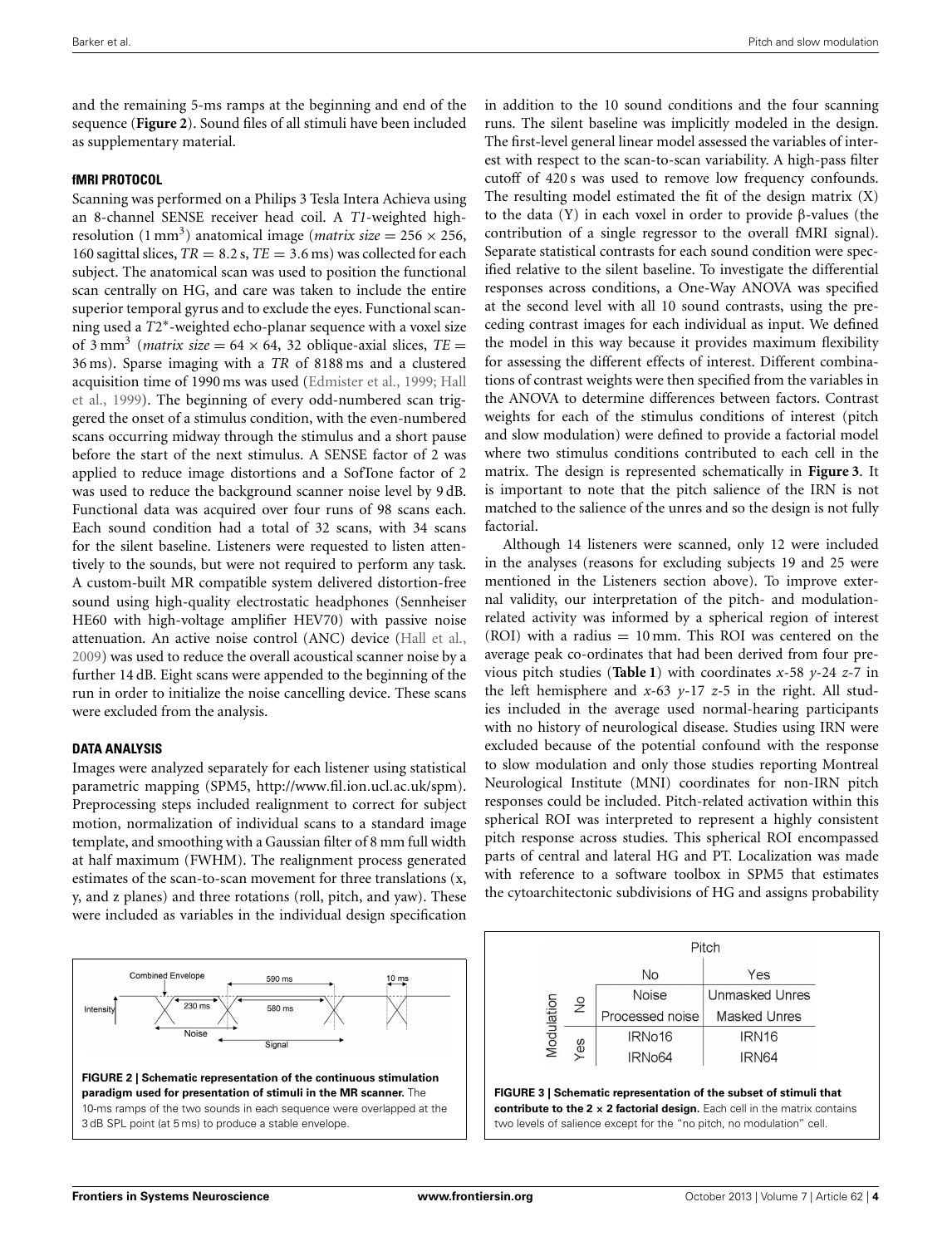<span id="page-4-0"></span>**Table 1 | Location (MNI coordinates) of pitch-related responses identified by previous fMRI studies using various pitch-evoking stimuli.**

|                             |                                | Left  | <b>Right</b> |    |       |   |
|-----------------------------|--------------------------------|-------|--------------|----|-------|---|
|                             | x                              | ν     | z            | x  | ν     | z |
| Hall and Plack, 2009        | No left hemisphere<br>clusters |       |              | 64 | $-18$ | 4 |
| Puschmann et al., 2010      | $-50$                          | $-20$ | 5            | 58 | $-12$ | 7 |
| García et al., 2010 (cHP)   | $-58$                          | $-24$ | 8            | 64 | $-16$ | 6 |
| García et al., 2010 (unres) | $-62$                          | $-24$ | 8            | 66 | $-18$ | 6 |
| Barker et al., 2011         | $-62$                          | $-28$ | 8            | 64 | $-22$ | 4 |
| Average                     | $-58$                          | $-24$ | 7            | 63 | $-17$ | 5 |

*Voxels significant at p < 0.05 FDR corrected within the spherical ROI.*

values estimating the likelihood that a voxel occurs within a particular auditory field [\(Morosan et al., 2001;](#page-8-23) [Eickhoff et al.](#page-8-24), [2006](#page-8-24)). According to this particular anatomical scheme, medial HG is called Te 1.1, central HG is called Te 1.0, and lateral HG is called Te 1.2.

Examining the main effect of slow modulation and the interaction between slow modulation and pitch were also restricted to the same spherical region in order to ascertain whether any such effects might be present within the pitch-responsive region. All significant results have been controlled for type I errors by employing a volume correction based on the number of independent voxel elements within the spherical ROI. This correction used [a false discovery rate \(FDR\) threshold of](#page-8-25) *p <* 0*.*05 (Genovese et al., [2002\)](#page-8-25).

#### **RESULTS**

#### **SENSITIVITY TO PITCH AND TO SLOW MODULATION**

To determine whether the responses to pitch and to slow modulation are co-located to the same voxels within the pitch-related ROI, the response to pitch was measured by comparing the four most salient pitch conditions (masked unres, unmasked unres,  $IRN_{16}$ ,  $IRN_{64}$ ) to the four matched no-pitch conditions (noise, processed noise, IRNo<sub>16</sub> and IRNo<sub>64</sub>) ([Figure 4](#page-4-1)). Within the spherical ROI, this contrast highlighted bilateral peaks of pitchrelated activity with maxima in posterior auditory cortex (PT) (*x*-64 *y*-28 *z-*6 in the left hemisphere and *x-*64 *y*-22 *z-*10 in the right, **[Table 2](#page-4-2)**). The cluster in the left hemisphere contained two further maxima. Probability estimates placed both peaks in central HG, although one was potentially within lateral HG. The right hemisphere cluster contained one further maximum. This peak was most likely in PT, although again lateral HG could not be ruled out.

The main effect of slow modulation was determined by contrasting IRNo<sub>16</sub>, IRN<sub>064</sub>, IRN<sub>16</sub>, and IRN<sub>64</sub> with noise, processed noise, masked and unmasked unres (**[Figure 4](#page-4-1)**). This contrast did not reveal any clusters of activity that survived correction for multiple comparisons (FDR  $p > 0.05$ ).

Although the random effects analysis did not suggest a significant effect of slow modulation, this voxel-by-voxel analysis approach is rather conservative. For example, statistical



<span id="page-4-1"></span>**FIGURE 4 | Statistical** *T* **map from the 2 × 2 factorial ANOVA showing locations of the group-averaged responses for the main effects of slow modulation (blue) and pitch (red), and a conjunction for the two features (pink).** The yellow border denotes Te 1.2 (lateral portion of HG) and the black border outlines PT (informed by [Westbury et al.](#page-8-26), [1999](#page-8-26)). Activation is overlaid onto an average anatomical image made from the 12 individual listeners. The left hemisphere is on the left-hand side of each anatomical image. These images used an uncorrected threshold *p <* 0*.*05. This figure demonstrates the patterns of activation across the entire cortex, although the analyses were restricted to a 10-mm sphere centered on the white spots in the middle panel.

<span id="page-4-2"></span>

| Table 2   Location (MNI coordinates) of the effects of pitch and |
|------------------------------------------------------------------|
| modulation, and of the conjunction between pitch and modulation. |

|                | Peak           | Left  |       |                | Right |    |       |                |     |
|----------------|----------------|-------|-------|----------------|-------|----|-------|----------------|-----|
|                |                | x     | γ     | z              | n     | x  | y     | z              | n   |
| Main effect of | 1              | $-64$ | $-28$ | 6              | 320   | 64 | $-22$ | 10             | 156 |
| Pitch          | 2              | $-54$ | $-20$ | 8              |       | 62 | -6    | 4              |     |
|                | 3              | $-50$ | $-20$ | $\overline{2}$ |       |    |       |                |     |
| Main effect of | 1              | $-58$ | $-14$ | 4              | 228   | 64 | $-10$ | 2              | 187 |
| modulation     | 2              | $-52$ | $-18$ | 0              |       | 62 | -8    | $\overline{2}$ |     |
|                | 3              | $-64$ | $-26$ | 10             |       | 62 | $-6$  | 4              |     |
|                | 4              |       |       |                |       | 56 | $-10$ | $-2$           |     |
|                | 5              |       |       |                |       | 56 | $-8$  | 2              |     |
| Conjunction    | 1              | $-56$ | $-20$ | 8              | 171   | 64 | $-12$ | 4              | 87  |
|                | $\overline{2}$ | $-50$ | $-20$ | $\overline{2}$ |       | 62 | $-5$  | 4              |     |
|                | 3              | $-64$ | $-26$ | 10             |       |    |       |                |     |

*Voxels significant at p < 0.05 FDR corrected within the spherical ROI. n, indicates the number of voxels within each cluster.*

significance is dependent upon the response being present in the same voxel location across listeners. To allow for some degree of spatial variability, we conducted a region-based analysis averaging each condition-specific response (i.e., mean β-values) across all voxels within the spherical ROI, separately for each listener. Data extraction for the region-based analysis used the approach described by [Hall and Plack](#page-8-3) [\(2009\)](#page-8-3). To determine the effects of pitch and modulation and the nature of any interaction between these two factors within the spherical ROI, values were averaged for the two conditions in each cell of the  $2 \times 2$  ANOVA depicted in **[Figure 3](#page-3-1)**. The region-based analysis revealed significant effects of both pitch  $[F<sub>(1, 11)</sub>] = 24.30, p < 0.05]$  and slow modulation  $[F_{(1, 11)} = 24.19, p < 0.05]$ , with a significant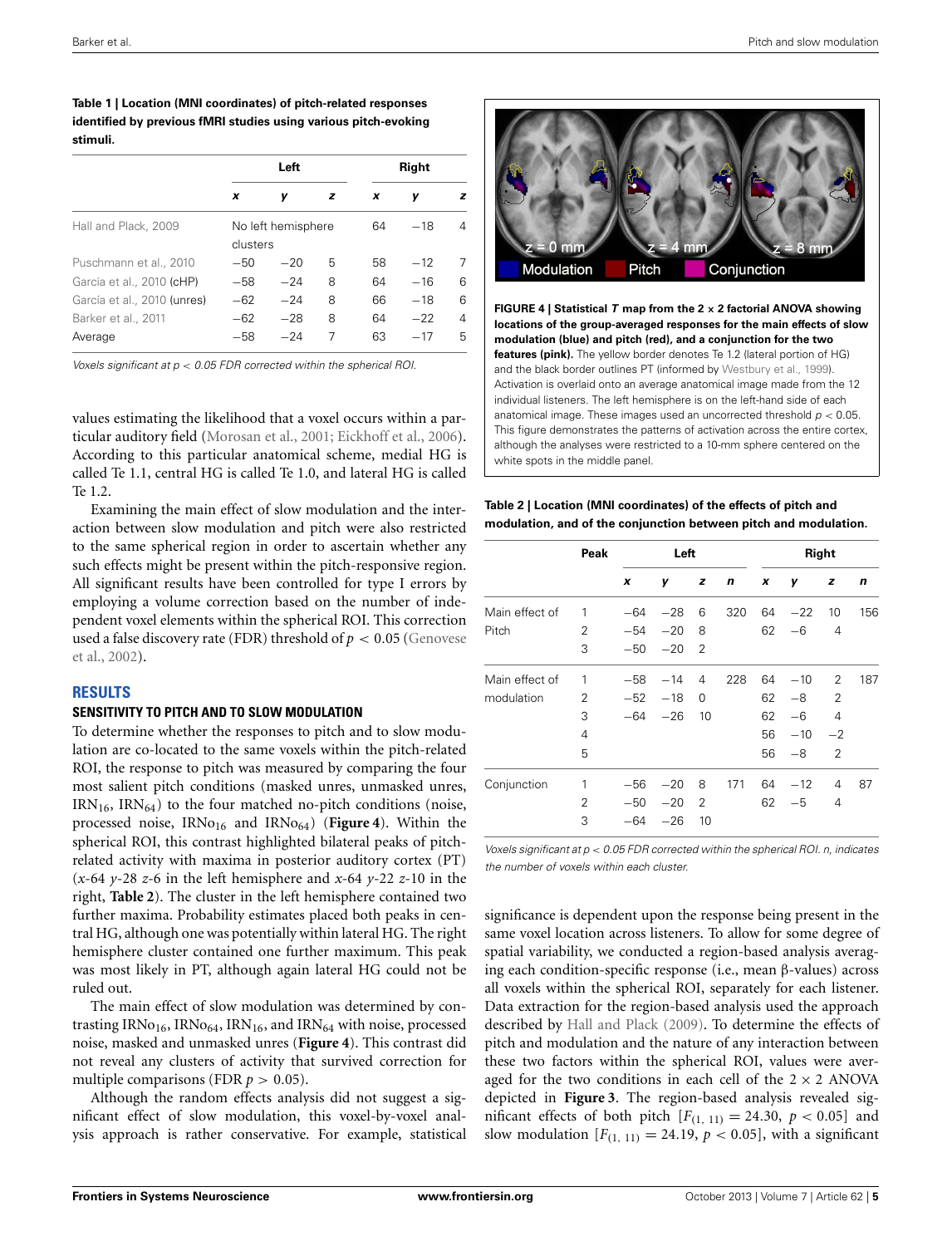interaction between pitch and slow modulation  $[F_{(1, 11)} = 24.55$ , *p <* 0*.*05]. The nature of the interaction was such that both of the stimuli that contained slowly varying modulation (IRN and IRNo) and the unresolved harmonic complex elicited a similar response, whereas the stimulus that contained neither pitch nor slow modulation (noise) elicited a lesser response (**[Figure 5A](#page-5-0)**). The relation between the responses to pitch and slow modulation in the pitch-responsive region is *saturating*: the effects of the two features are not linearly additive. However, it is possible that this interaction was influenced by the weaker pitch salience of IRN compared to the unresolved complex tones (see Section Salience-Related Activity). Although there is no evidence that the responses to pitch and to slow modulation are co-located at the voxel level, it is apparent from the spherical ROI analysis that there is an overall effect of both pitch and slow modulation within that region.

The same analysis performed in medial HG (Te 1.1) also revealed a significant effect of pitch  $[F_{(1, 11)} = 2.76, p < 0.05]$ , of slow modulation  $[F_{(1, 11)} = 2.29, p < 0.05]$  and a significant interaction between pitch and modulation  $[F_{(1, 11)} = 34.23$ , *p <* 0*.*05]. However, the effects of pitch, and the interaction between pitch and modulation, were smaller in Te 1.1 than in the pitch-related ROI (**[Figure 5B](#page-5-0)**). Combining the results, there was a significant two-way interaction between pitch and region (pitch-related ROI and Te 1.1)  $[F_{(1, 11)} = 29.92, p < 0.05]$ , and a significant three-way interaction between pitch, modulation, and region  $[F_{(1, 11)} = 13.63, p < 0.05]$ . Hence, there is evidence for some regional specificity in the pitch response, and that the response in the pitch-related ROI is not just a generic response to acoustic change.

In order to determine whether IRN-related activity is driven by slowly varying spectro-temporal modulation or by pitch, a  $2 \times 3$  repeated-measures ANOVA was performed within the original spherical ROI for the IRN and IRNo conditions with stimulus (IRN and IRNo) and salience (4, 16, and 64 iterations) as factors. This ANOVA did not reveal a significant effect of stimulus  $[F_{(1, 11)} = 0.981, p > 0.05]$ , but there was a significant effect of salience (number of iterations)  $[F<sub>(1.35, 14.87)</sub>]$ 9*.*070, *p <* 0*.*05 (Greenhouse-Geisser corrected)] with no significant interaction between stimulus and salience  $[F<sub>(2, 22)</sub>]$ 2*.*749, *p >* 0*.*05]. This pattern of results is consistent with our previous interpretation that the spectro-temporal modulations,

not the pitch, drive the IRN-related response [\(Barker et al.](#page-8-17), [2012](#page-8-17)).

#### **SALIENCE-RELATED ACTIVITY**

The final analyses addressed the second research question: Are the generators of the pitch and modulation responses sensitive to differing levels of salience for these features? A pilot exploration using eight listeners demonstrated that pitch discrimination thresholds for high-salience IRN stimuli were considerably higher than for the low-salience unres stimuli (mean geometric threshold for  $IRN<sub>16</sub>$  and masked unres were 96.9 and 26.4 Hz, respectively  $[T_{(1, 7)} = 4.41, p < 0.05]$ ). This finding implies that IRN stimuli elicited a weaker pitch percept than unres stimuli and that the factorial design is not balanced for pitch salience, so these pitch comparisons were analyzed separately. Since the research question relates to an effect of salience *within a pitchresponsive region*, the spherical ROI described previously was applied. For unres stimuli, the subtraction (unmasked unres masked unres) examined the effect of pitch salience. Within the spherical ROI, this contrast highlighted bilateral clusters in auditory cortex, with peaks located in PT (*x*-58 *y*-30 *z-*8 in the left hemisphere and *x-*60 *y*-22 *z-*6 in the right). The left cluster contained four maxima, of which one was potentially located within lateral HG (*x*-56 *y*-18 *z-*10). The cluster in the right hemisphere contained three maxima including one that incorporated part of lateral HG (*x-*62 *y*-6 *z-*4). To investigate the effect of pitch salience for the IRN stimuli, the subtraction  $(IRN<sub>64</sub>—IRN<sub>4</sub>)$  was performed and the results were displayed using an "exclusive mask" for the subtraction  $(IRNo<sub>64</sub>—IRNo<sub>4</sub>)$ which means that any voxels showing a differential response to the depth of the spectro-temporal modulations were excluded. There were no maxima for salience-related activity for IRN that remained significant when corrected for multiple comparisons  $(FDR, p > 0.05)$ .

In order to determine whether the pitch region as a whole was sensitive to pitch salience, the region-based analysis described in 3.1 was performed separately for IRN and for unres. For the IRN stimuli,  $IRN_{64}$  and  $IRN_4$  were contrasted, with values for IRNo<sub>64</sub> and IRNo<sub>4</sub>, respectively, subtracted to control for the effects of slow-rate modulation. This analysis revealed a significant effect of salience  $[F_{(1, 11)} = 7.84, p < 0.05]$  within the spherical ROI (**[Figure 6](#page-6-0)**). For unres stimuli, masked and

<span id="page-5-0"></span>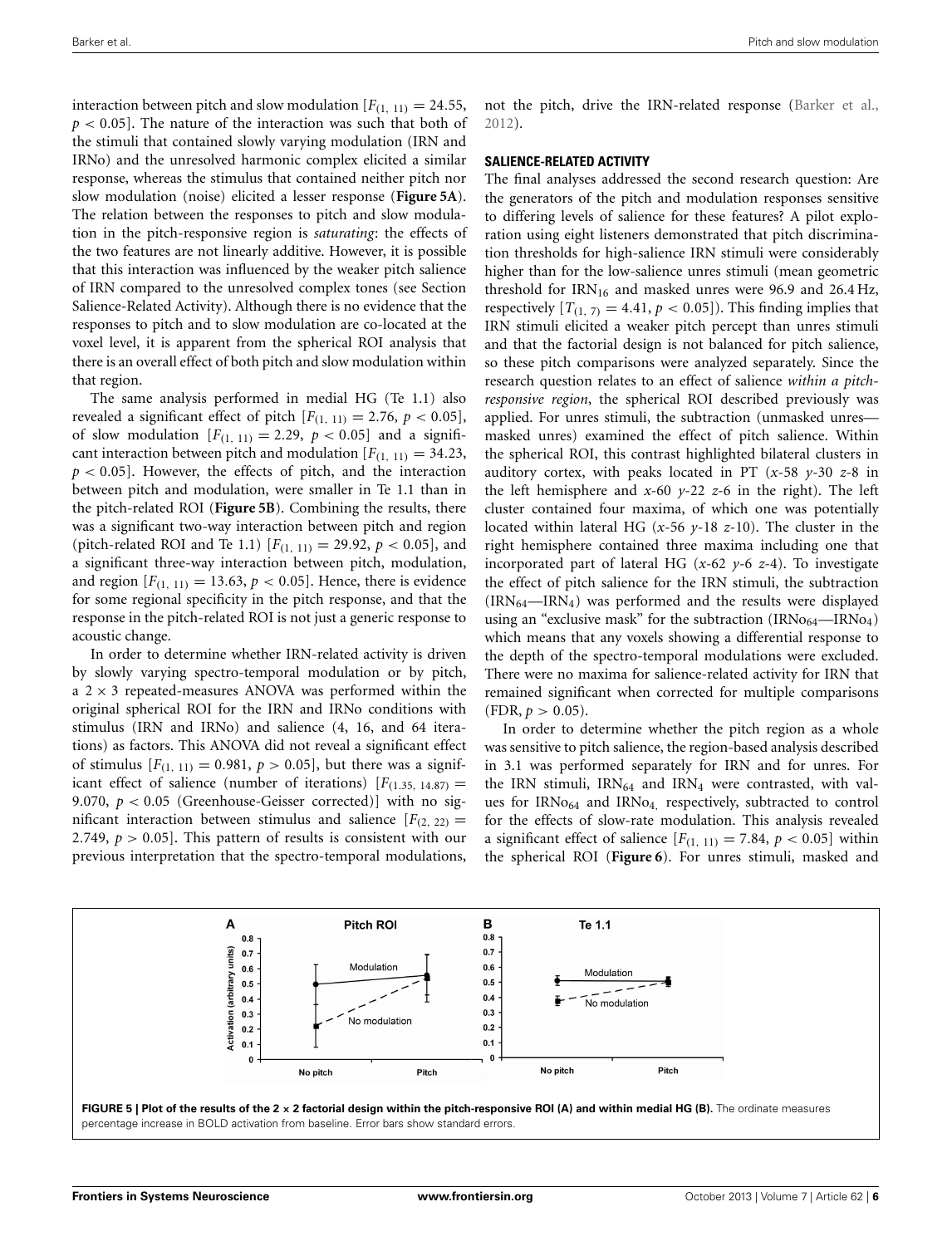

<span id="page-6-0"></span>unmasked unres were contrasted. Unsurprisingly (based on the results reported above), this analysis also revealed a significant effect of salience  $[F_{(1, 11)} = 63.02, p < 0.05]$  ([Figure 6](#page-6-0)). It is apparent from **[Figure 6](#page-6-0)** that the low-salience unres produced greater activation than the high-salience IRN  $[F(1, 11) = 33.92$ , *p <* 0*.*05], which is consistent with results from the psychophysical testing and could explain why there were no significant salience-related voxels for IRN.

To investigate the effect of modulation salience, the subtraction (IRNo $_{64}$  - IRNo<sub>4</sub>) was performed. This contrast did not reveal any supra-threshold clusters (FDR, *p >* 0*.*05). However, results from the ROI analysis suggest a significantly greater average response to  $IRNo<sub>64</sub>$  than to  $IRNo<sub>4</sub>$  within the spherical ROI  $[F_{(1, 11)} = 5.08, p < 0.05]$ . Hence, when the average BOLD response is taken across all voxels within the pitch-responsive region defined in this study, the region demonstrates sensitivity to both pitch salience and salience of slow-rate modulations.

## **DISCUSSION**

#### **RESPONSES TO PITCH AND SLOW MODULATION**

A previous study [\(Barker et al., 2012\)](#page-8-17) revealed that the slowly varying spectro-temporal modulations created by the delay-andadd iterative process influence the IRN response, but the results could not determine the precise nature of this influence. It is possible [that, due to non-linearities in the neural response \(](#page-8-27)Sidtis et al., [1999;](#page-8-27) [Friston et al.](#page-8-28), [2000;](#page-8-28) [Devor et al., 2003\)](#page-8-29) there is a saturating interaction between the responses to pitch and to slow modulation whereby the BOLD response is dominated by one feature (e.g., spectro-temporal modulation) so that the response to any additional feature (e.g., pitch) is limited by the saturation of the BOLD signal. In a meta analysis focusing on the role of PT [\(Griffiths and Warren](#page-8-30), [2002](#page-8-30)), the effects of both pitch (tone vs. noise contrast) and modulation (frequency-modulated vs. unmodulated tone contrast) fell within the spherical ROI used

in the current study. It is therefore plausible that either the same populations of neurons are responsible for processing both features, or that there are dispersed feature-specific neurons for pitch and for slow modulation that occupy the same region of auditory cortex. Our ROI analysis constrained our hypothesis to a circumscribed focal brain region, and so we cannot rule out this latter alternative explanation.

The present results revealed a saturating interaction between the responses to pitch and to slow-modulation. This could reflect a saturation in the neural response due to co-location of the representation of the two features. However, a psychophysical pilot experiment revealed that IRN stimuli elicited a much weaker pitch percept than unres stimuli, even when the unres stimuli were masked to reduce the signal-to-noise ratio. With that in mind, it is possible that the pitch percept elicited by IRN was not strong enough to increase the BOLD signal significantly above that of the IRNo stimuli. In other words, we cannot rule out the possibility that the saturating interaction was due to the differing salience of the pitch-evoking stimuli, rather than a saturation in the neural response.

# **THE IRN RESPONSE MAY BE DRIVEN IN PART BY SLOW MODULATIONS**

Due to the lack of a significant difference between the responses to IRN and IRNo discussed above, it is not clear whether the response to IRN is driven mainly by slowly varying modulation[s or by pitch. This is consistent with the finding of](#page-8-17) Barker et al. [\(2012\)](#page-8-17), who reported broadly similar response patterns for IRN and for IRNo within central and lateral HG and within PT. However, both studies indicated a small additional effect of the pitch in IRN over and above the modulation response elicited by IRNo. In the current study, there were significant clusters of activation for the high vs. low salience IRN contrast at an uncorrecte[d level but not for the equivalent IRNo contrast. In the](#page-8-17) Barker et al. [\(2012](#page-8-17)) study, there was a significant linear trend for number of iterations for IRN, but not for IRNo. Furthermore, the contrast (IRN - IRNo) in that study revealed a bilateral pitchrelated response for IRN that was co-located for up to seven of their 16 listeners. Therefore, although it appears that slow modulation accounts for the majority of the IRN response magnitude, there is some evidence that pitch does contribute in a small way.

# **THE PITCH-RESPONSIVE REGION IS SENSITIVE TO PITCH SALIENCE AND TO MODULATION SALIENCE**

Some previous research has suggested a sensitivity to pitch salience in auditory cortex [\(Griffiths et al.](#page-8-0), [1998;](#page-8-0) [Penagos et al.,](#page-8-2) [2004](#page-8-2); [Bendor and Wang](#page-8-31), [2005](#page-8-31); [Gutschalk et al., 2007](#page-8-32)), although this finding is not universal. For example, using pulse trains with different amounts of jitter, and unresolved harmonic complexes with different relative phases, [Barker et al.](#page-8-16) [\(2011\)](#page-8-16) actually found a *decrease* in activation with increasing pitch salience. The pitchevoking stimuli used here contained only unresolved harmonics and as such, they elicit a less salient pitch percept than stimuli containing resolved harmonics [\(Houtsma and Smurzynski,](#page-8-33) [1990](#page-8-33)). However, the unresolved stimuli were sufficiently salient to investigate the relative salience between the different conditions.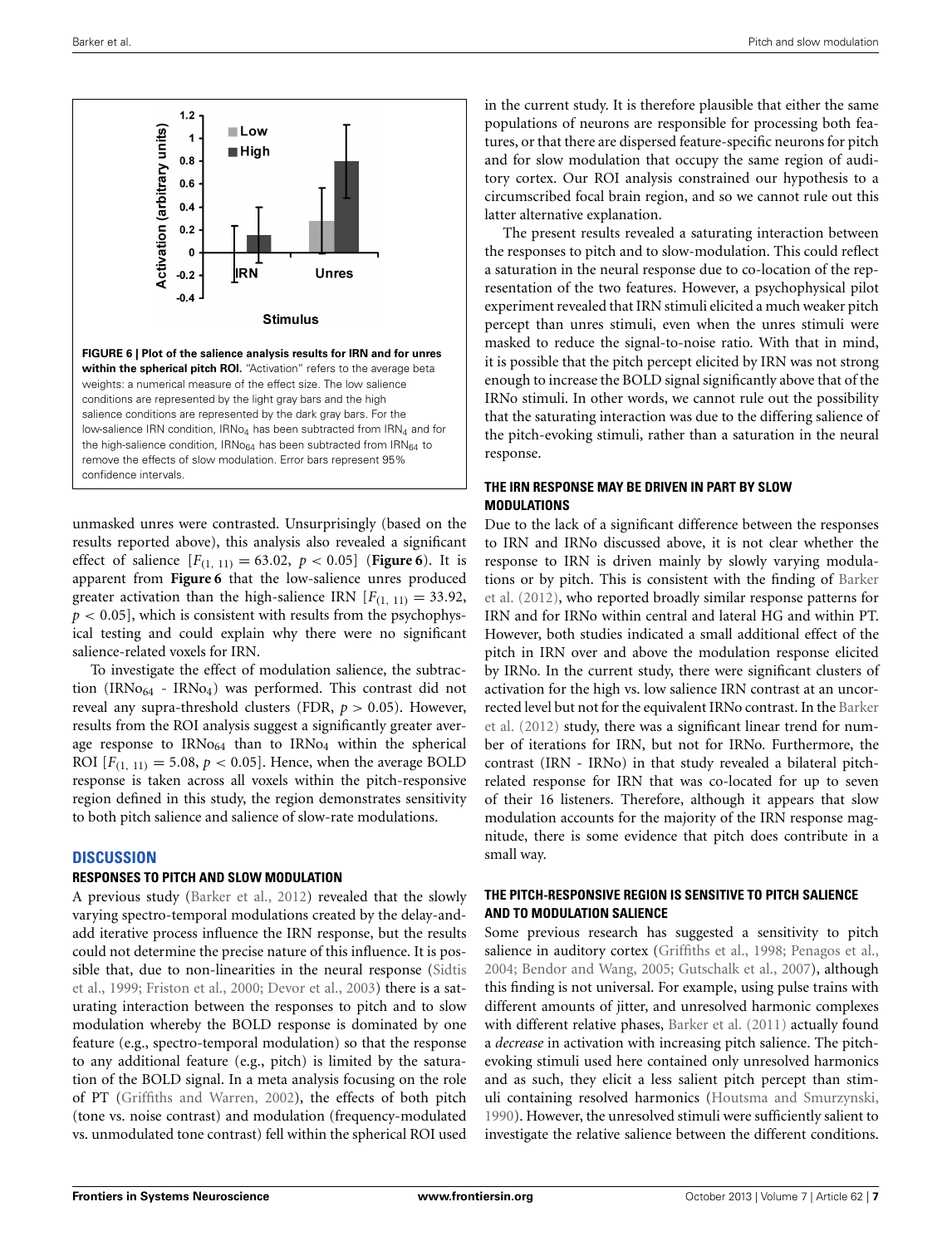Results from the current experiment provide evidence for a general sensitivity to pitch salience within the pitch-responsive region, with specific foci that exhibit a strong salience-related response for salient pitch stimuli. As previously mentioned, the pitch of the high-salience IRN condition was not as strong as the pitch of the low-salience unres condition. Hence, it is possible that the high-salience IRN condition was not sufficiently salient to produce an increase in the magnitude of the BOLD response that was large enough to survive correction in the salience-responsive foci for IRN. Indeed, **[Figure 6](#page-6-0)** provides support for this conjecture. However, results from the ROI analysis suggest a general sensitivity to differences in salience even for stimuli that evoke a weak pitch percept.

To summarize, the results of the salience analyses suggest that the cortical representation of pitch is sensitive to differing levels of pitch salience. The analysis also provides evidence that the cortical response is sensitive to differing depths of slow modulation, which suggests that slow modulation may affect the salience response for IRN.

#### **IMPLICATIONS FOR THE LOCATION OF THE "PITCH CENTER"**

To minimize the effects of onset energy, we chose to use a paradigm in which noise was interleaved between stimuli. As a result of this design choice, all of the conditions except the Gaussian noise condition had perceptible acoustic changes from stimulus to stimulus, and thus the observed response pattern could possibly be driven, at least in part, by a generic response to presence of acoustic changes, rather than to the presence of modulation or pitch *per se*. However, the ROI studied here has been identified by several studies as being selective for pitch using a pulsed paradigm (without interleaved noise[\)](#page-8-22) [\(Hall and Plack](#page-8-3)[,](#page-8-22) [2009](#page-8-3)[;](#page-8-22) [Barker et al.](#page-8-16)[,](#page-8-22) [2011](#page-8-16)[;](#page-8-22) Puschmann et al., [2010;](#page-8-22) [García et al., 2010](#page-8-15)). There is external evidence, therefore, that the ROI is not a region that responds nonspecifically to any stimulus change. In addition, in the present study pitch-related activation was greater in the spherical ROI than in Te 1.1, suggesting a specificity for pitch processing in the spherical ROI.

Evidence from MEG and fMRI studies also suggests that the present results probably reflect a specific response to the effects of interest (pitch and slow modulation) rather than to nonspecific response to *any* change in stimulus feature. For example, using IRN as their pitch stimulus, [Krumbholz et al.](#page-8-1) [\(2003](#page-8-1)) reported a significant magnetic deflection for the change from noise to pitch with no corresponding deflection for the change from pitch to noise. [Chait et al.](#page-8-34) [\(2006\)](#page-8-34) found distinct temporal and spatial differences between the change from noise to pitch (Huggins pitch and pure tone in noise) and the change from decorrelated to correlated noise. Dipole source modeling locates the responses from both MEG studies in lateral HG, although the spatial resolution is not accurate enough to rule out the possibility that their responses could have been located in PT or across the two regions. Finally, in an fMRI study using Huggins pitch and an unresolved harmonic complex as their stimuli, [García et al.](#page-8-15) [\(2010](#page-8-15)) reported a significant difference between their pitch-in-noise vs. constant noise contrast and their

noise-in-silence vs. constant noise contrast in the region of PT. However, even if the pitch-sensitive region examined in the present experiment does not respond to all stimulus features, it clearly responds strongly to slow modulations, and the response to these features interacts with the response to pitch. This raises doubts regarding whether the "pitch center" is exclusive for pitch processing.

Within the spherical ROI, it is conjectured that the precise location of pitch-sensitive responses had some spatial variability across individual listeners. Our evidence here is based on the fact that there was no significant voxel-by-voxel response, possibly due to the lack of a voxel-level overlap.

## **SUMMARY**

The pre-defined pitch-responsive region was found to contain representations for both pitch and slow modulation. There was also a response to pitch salience and to modulation salience in this region. The results support the suggestion made by [Barker et al.](#page-8-17) [\(2012\)](#page-8-17) that the slowly varying spectro-temporal modulations in IRN affect the response. This finding implies that future studies using IRN as a pitch-evoking stimulus should employ a baseline that controls for these modulations (such as IRNo) and that interpretations from results of previous studies using IRN as their sole pitch-evoking stimulus should be carefully reconsidered.

# **ACKNOWLEDGMENTS**

This study was supported by a PhD studentship awarded by the MRC Institute of Hearing Research and MR scanning was paid for through MRC infrastructure funding awarded to the same organization. The authors would like to thank Simon Müller for his contribution to the analysis of fMRI data. The authors would also like to thank the Editor and two anonymous reviewers for constructive comments on an earlier version of the manuscript.

#### **SUPPLEMENTARY MATERIAL**

The Supplementary Material for this article can be found online at: [http://www.frontiersin.org/Systems\\_Neuroscience/10.3389/](http://www.frontiersin.org/Systems_Neuroscience/10.3389/fnsys.2013.00062/abstract) [fnsys.2013.00062/abstract](http://www.frontiersin.org/Systems_Neuroscience/10.3389/fnsys.2013.00062/abstract)

**Audio 1 | An example of the IRN4 stimulus used during scanning.**

Audio 2 | An example of the IRN<sub>16</sub> stimulus used during scanning.

Audio 3 | An example of the IRN<sub>64</sub> stimulus used during scanning.

Audio 4 | An example of the IRNo<sub>4</sub> stimulus used during scanning.

Audio 5 | An example of the IRNo<sub>16</sub> stimulus used during scanning.

Audio 6 | An example of the IRNo<sub>64</sub> stimulus used during scanning.

**Audio 7 | An example of the control noise stimulus used during scanning.**

**Audio 8 | An example of the masked unresolved harmonic complex used during scanning.**

**Audio 9 | An example of the unmasked unresolved harmonic complex used during scanning.**